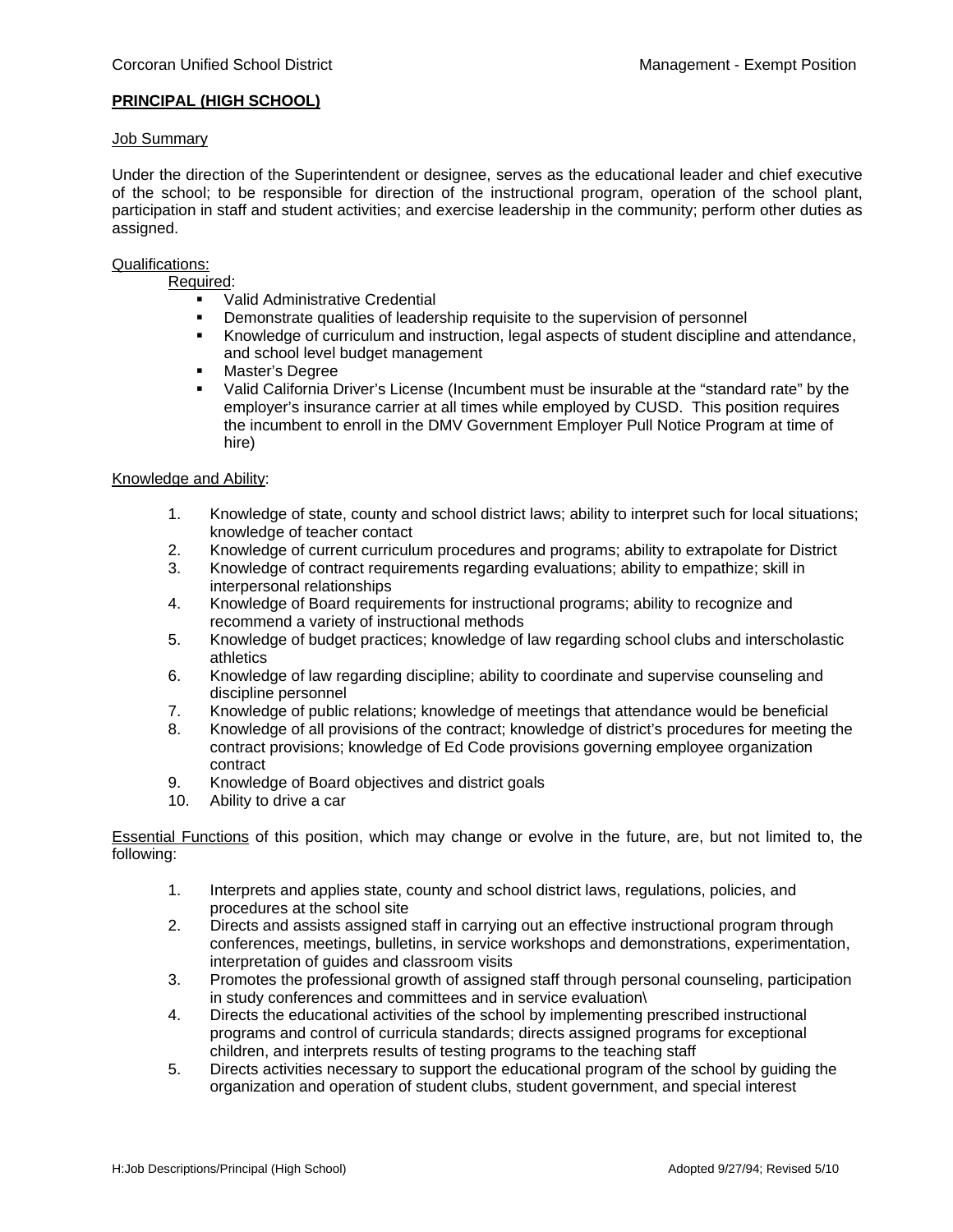### **PRINCIPAL (HIGH SCHOOL)**

activities; directs and coordinates the activities of assigned personnel including secretaries, custodians, nurses, cafeteria workers, and librarians; reviews and approves departmental

budgets; maintain the records necessary to meet established requirements; and administer the activities of the school.

- 6. Directs activities necessary to support a program of student counseling and discipline by conferring with parents, health and guidance staffs, and teachers concerning problems of student adjustment, assists the teachers as necessary in maintaining discipline, and supplies student records and recommendations as requested
- 7. Interprets the school program and its curriculum to parents through parent groups, open houses, personal conferences, and bulletins; promotes greater understanding among community groups of school objectives, accomplishments and problems; and represents the school in professional and community groups
- 8. Maintains an on-going relationship with students both in structured and non-structured activities
- 9. Evaluates work of all personnel in the school and makes recommendations for the continued employment, reassignment or separation from service of the personnel of the school
- 10. Plans for the full utilization of the services of the Director of Categorical Programs and Testing, the Director of Educational Services, the District Psychologist where such services can be used to augment the program of the school
- 11. Provides adequate leadership in developing and implementing rules necessary for a safe, effective and efficient school
- 12. Maintains open communication with the Superintendent and his/her staff by keeping him/her informed of conditions, needs, and activities of the school; and by submitting records and reports when due
- 13. Plans for the efficient use of instructional supply funds and annual submits recommendations for necessary capitol outlay expenditures
- 14. Conducts regular inspections of the school facilities and submits work orders for necessary maintenance
- 15. Exercises continuous evaluation of the school's program, keeps the Superintendent informed as to the effectiveness of the program, and recommends changes in the program that would effect District policy
- 16. Is required to make out an accident report immediately following any accident to any employee or pupil on site, grounds, or on the way to or from school and submit said report to the office of the Superintendent. The report shall be explicit in details relating to the accident or injury is sufficiently serious to make it advisable, Principal shall notify the parent
- 17. Conducts fire drills at least once a month to assure an orderly and speedy egress of pupils from buildings in the event of fire
- 18. Has the authority to suspend pupils whose behavior is such as to warrant such action
- 19. If there is a student organization at the school, administers a system of accounting for student body funds in accordance with the Education Code, and sees that the student organizations' constitution is approved by the Board of Trustees annually
- 20. Develops master schedule and assignment of pupils to classes

Physical Requirements of this position are, but not limited to, the following:

- 1. Mental acuity to advise and consult with students, personnel, administrators, parents and others relating to programs and services; make policy decisions, evaluate results, and make determinations relative to the effective performance of the tasks
- 2. Facility to sit at a desk, conference table or in meeting rooms of various configurations for extended periods of time
- 3. Facility to see and read a computer screen, laws and codes, rules and policies, and other printed matter and related materials, with or without vision aids
- 4. Facility to hear and understand speech at normal rooms levels, and to hear and understand speech on the telephone